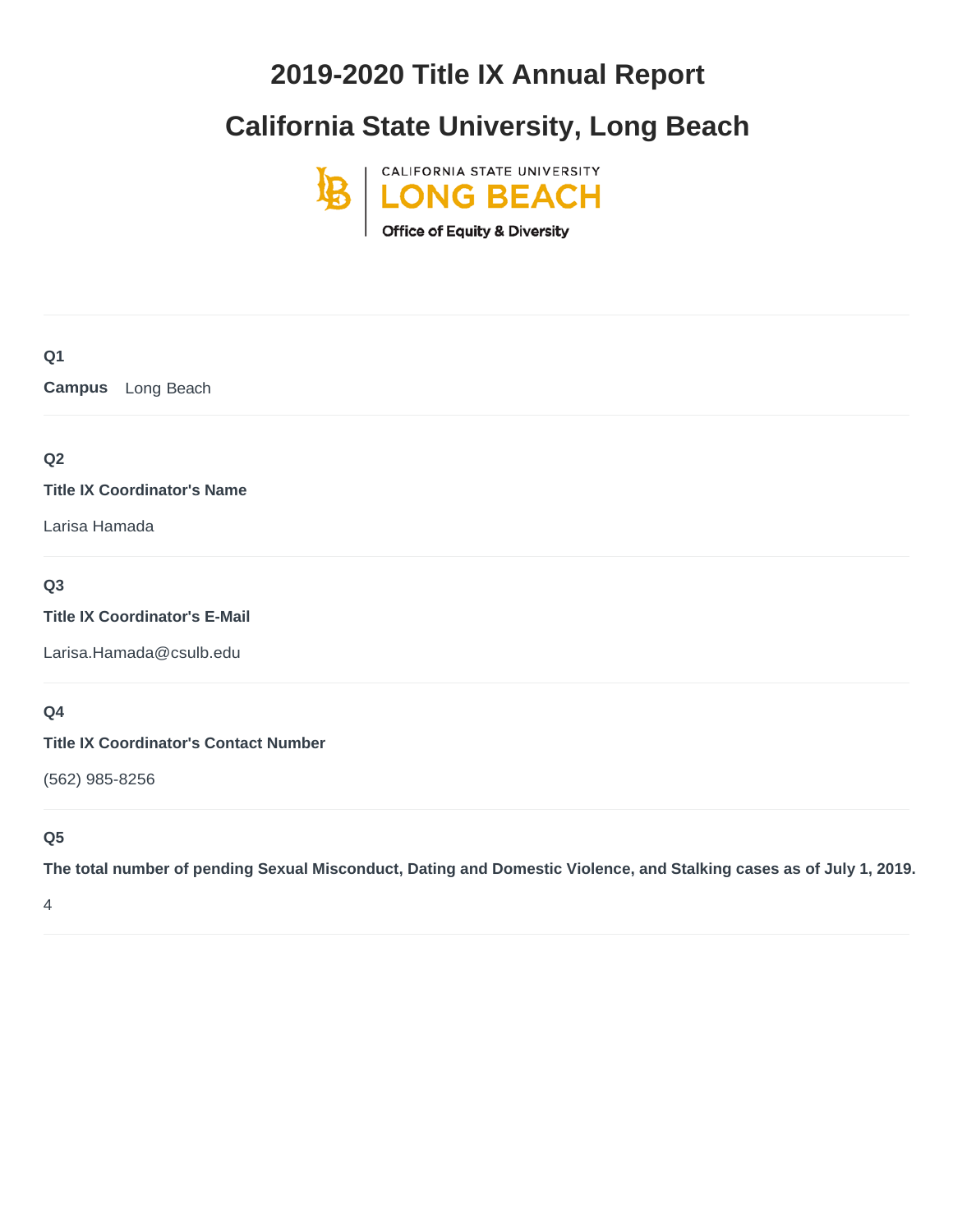**The number of Sexual Misconduct, Dating and Domestic Violence, and Stalking reports received during the reporting period (July 1, 2019 to June 30, 2020).\***

| Total                        | 124 |
|------------------------------|-----|
| Sexual Misconduct            | 65  |
| Dating and Domestic Violence | 28  |
| Stalking                     | 31  |

#### *\*Includes matters self-reported and reported forward, as required under Executive Order 1096 and 1097.*

**The number of Sexual Misconduct, Dating and Domestic Violence, and Stalking reports received during the reporting period (July 1, 2019 to June 30, 2020) in which a Student is the Respondent.\***

| Total                    | 46 |
|--------------------------|----|
| Sexual Misconduct        | 28 |
| Dating/Domestic Violence | 6  |
| Stalking                 | 14 |

*\*Includes matters self-reported and reported forward, as required under Executive Order 1096 and 1097.*

**The number of Sexual Misconduct, Dating and Domestic Violence, and Stalking reports received during the reporting period (July 1, 2019 to June 30, 2020) in which an Employee is the Respondent.\***

| Total                    | 13               |
|--------------------------|------------------|
| Sexual Misconduct        | 6                |
| Dating/Domestic Violence | $\left( \right)$ |
| Stalking                 |                  |

*\*Includes matters self-reported and reported forward, as required under Executive Order 1096 and 1097.*

#### **Q9**

**The number of Sexual Misconduct, Dating and Domestic Violence, and Stalking reports received during the reporting period (July 1, 2019 to June 30, 2020) in which a Third Party is the Respondent.\***

| Total                    | 10 |
|--------------------------|----|
| Sexual Misconduct        | 6  |
| Dating/Domestic Violence |    |
| Stalking                 |    |

*\*Includes matters self-reported and reported forward, as required under Executive Order 1096 and 1097.*

**Q7**

Q8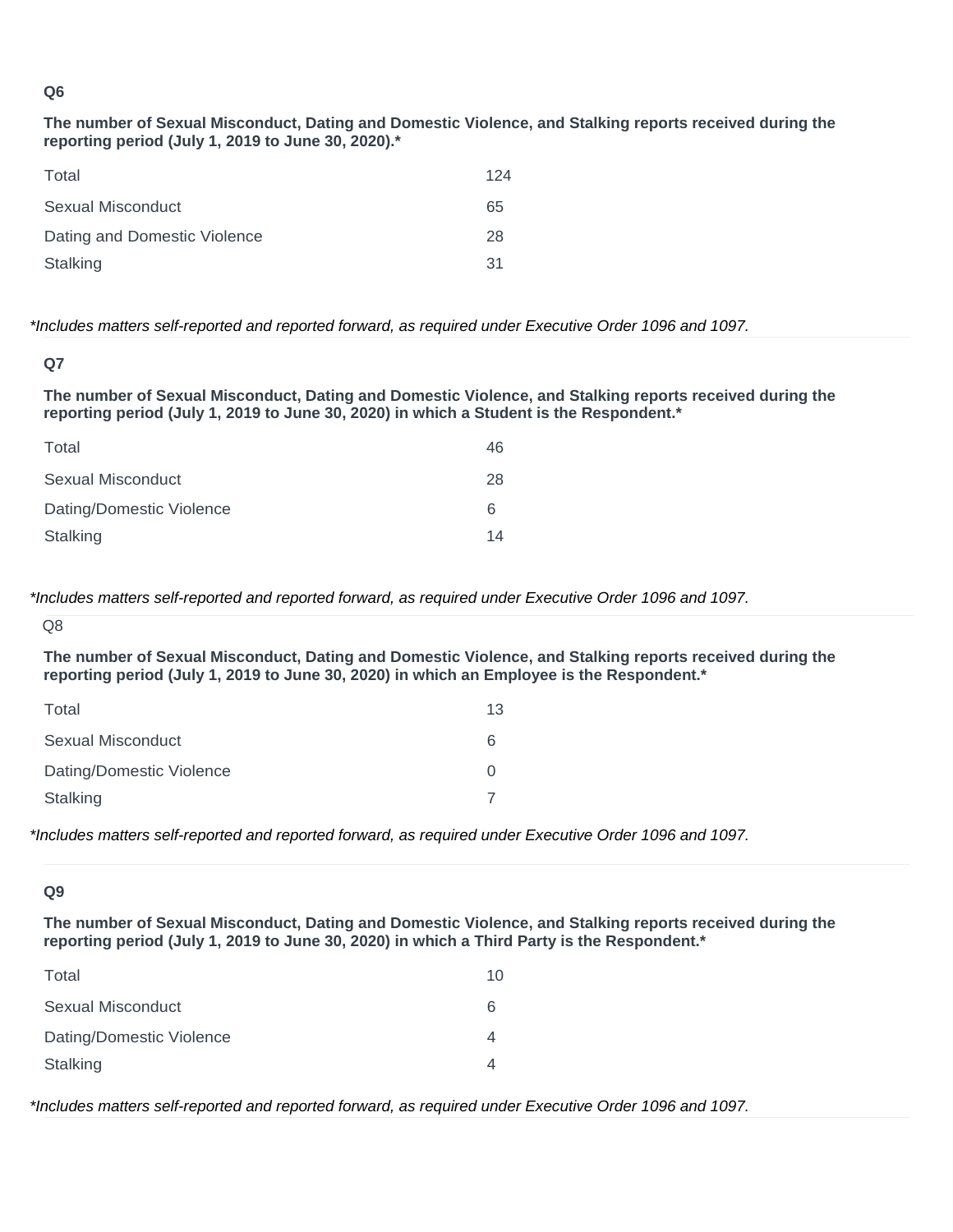**The number of Sexual Misconduct, Dating and Domestic Violence, and Stalking reports received during the reporting period (July 1, 2019 to June 30, 2020) in which the Respondent is an Unknown or Unidentified Individual.\***

| Total                    | 79 |
|--------------------------|----|
| Sexual Misconduct        | 40 |
| Dating/Domestic Violence | 11 |
| Stalking                 | 28 |

*\*Includes matters self-reported and reported forward, as required under Executive Order 1096 and 1097.*

#### **Q11**

**The number of Sexual Misconduct, Dating and Domestic Violence, and Stalking reports investigated (with a finding - Violation or No Violation) during the reporting period (July 1, 2019 to June 30, 2020).\***

| Total                    | 12 |
|--------------------------|----|
| Sexual Misconduct        | .h |
| Dating/Domestic Violence |    |
| Stalking                 | 5. |

*\* Includes investigations that Complainants requested to resolve through Early Resolution Agreements, with conditions agreed upon by both Complainant and Respondent.* 

# **Q12**

**The number of Sexual Misconduct reports received during the reporting period (July 1, 2019 to June 30, 2020) that were resolved without investigation and/or a finding. Please provide a total and then indicate the number of reports for each type of outcome.\***

| Total                                                                                   | 62                                                            |
|-----------------------------------------------------------------------------------------|---------------------------------------------------------------|
| Informal Resolution                                                                     | 2                                                             |
| Complainant did not respond to outreach and insufficient<br>information to move forward | 27                                                            |
| Complainant elected to remain confidential so unable to send 6<br>outreach              |                                                               |
| Other Outcome (please specify and provide number)                                       | Early Resolution-8                                            |
| Other Outcome (please specify and provide number)                                       | Not within purview/Jurisdiction, not enough<br>information-19 |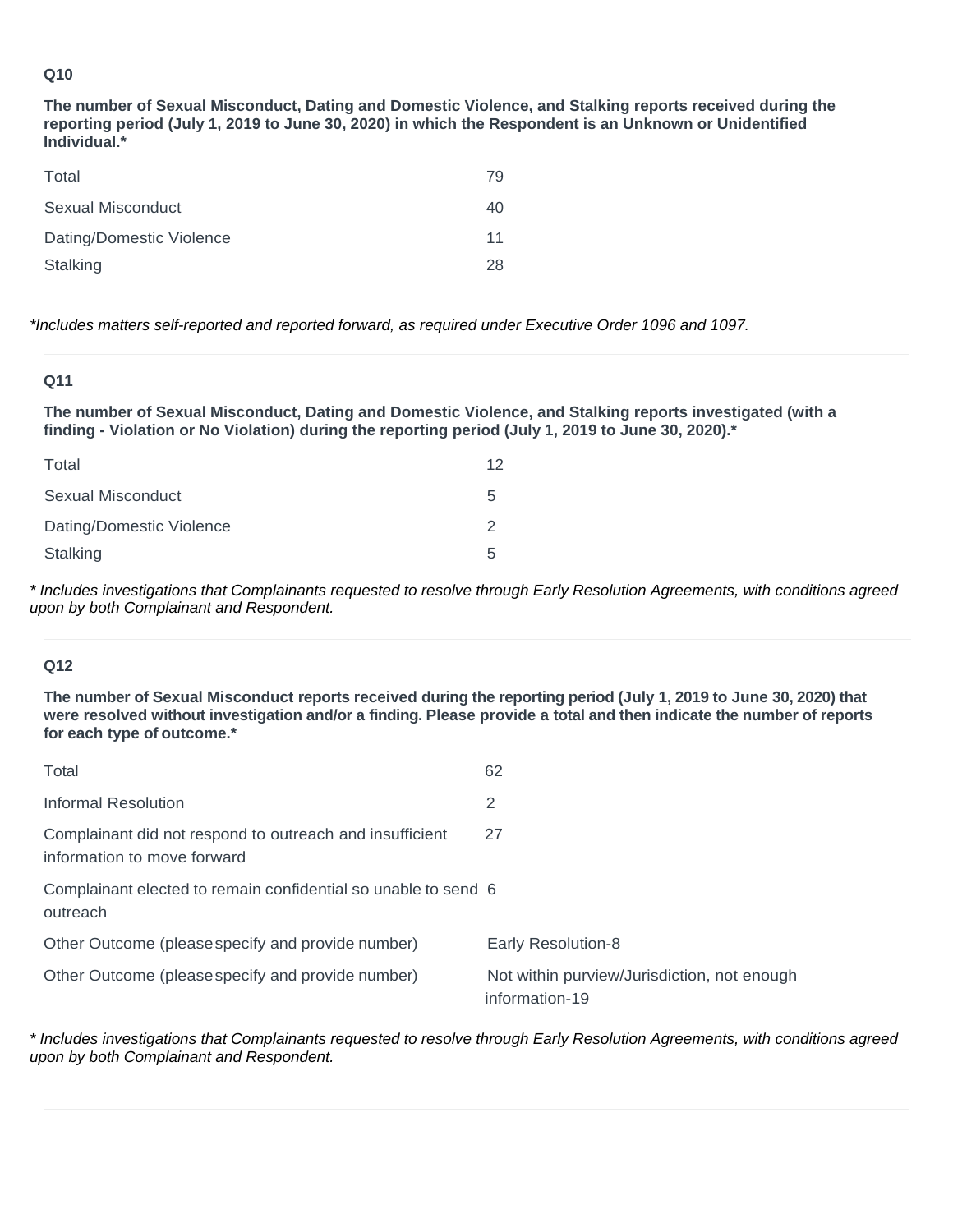**The number of Dating and Domestic Violence reports received during the reporting period (July 1, 2019 to June 30, 2020) that were resolved without investigation and/or a finding. Please provide a total and then indicate the number of reports for each type of outcome.\***

| Total                                                                                   | 26                                    |  |
|-----------------------------------------------------------------------------------------|---------------------------------------|--|
| Informal Resolution                                                                     | 0                                     |  |
| Complainant did not respond to outreach and insufficient<br>information to move forward | 12                                    |  |
| Complainant elected to remain confidential so unable to send 5<br>outreach              |                                       |  |
| Other Outcome (please specify and provide number)                                       | <b>Early Resolution-1</b>             |  |
| Other Outcome (please specify and provide number)                                       | Interim Remedies-2                    |  |
| Other Outcome (please specify and provide number)                                       | Not within our purview/jurisdiction-6 |  |

*\* Includes investigations that Complainants requested to resolve through Early Resolution Agreements, with conditions agreed upon by both Complainant and Respondent.* 

# **Q14**

**The number of Stalking reports received during the reporting period (July 1, 2019 to June 30, 2020) that were resolved without investigation and/or a finding. Please provide a total and then indicate the number of reports for each type of outcome.\***

| Total                                                                                   | 26                                |
|-----------------------------------------------------------------------------------------|-----------------------------------|
| Informal Resolution                                                                     | 0                                 |
| Complainant did not respond to outreach and insufficient<br>information to move forward | 11                                |
| Complainant elected to remain confidential so unable to send 1<br>outreach              |                                   |
| Other Outcome (please specify and provide number)                                       | <b>Early Resolution-8</b>         |
| Other Outcome (please specify and provide number)                                       | Interim Remedies-3                |
| Other Outcome (please specify and provide number)                                       | Not within purview/jurisdiction-3 |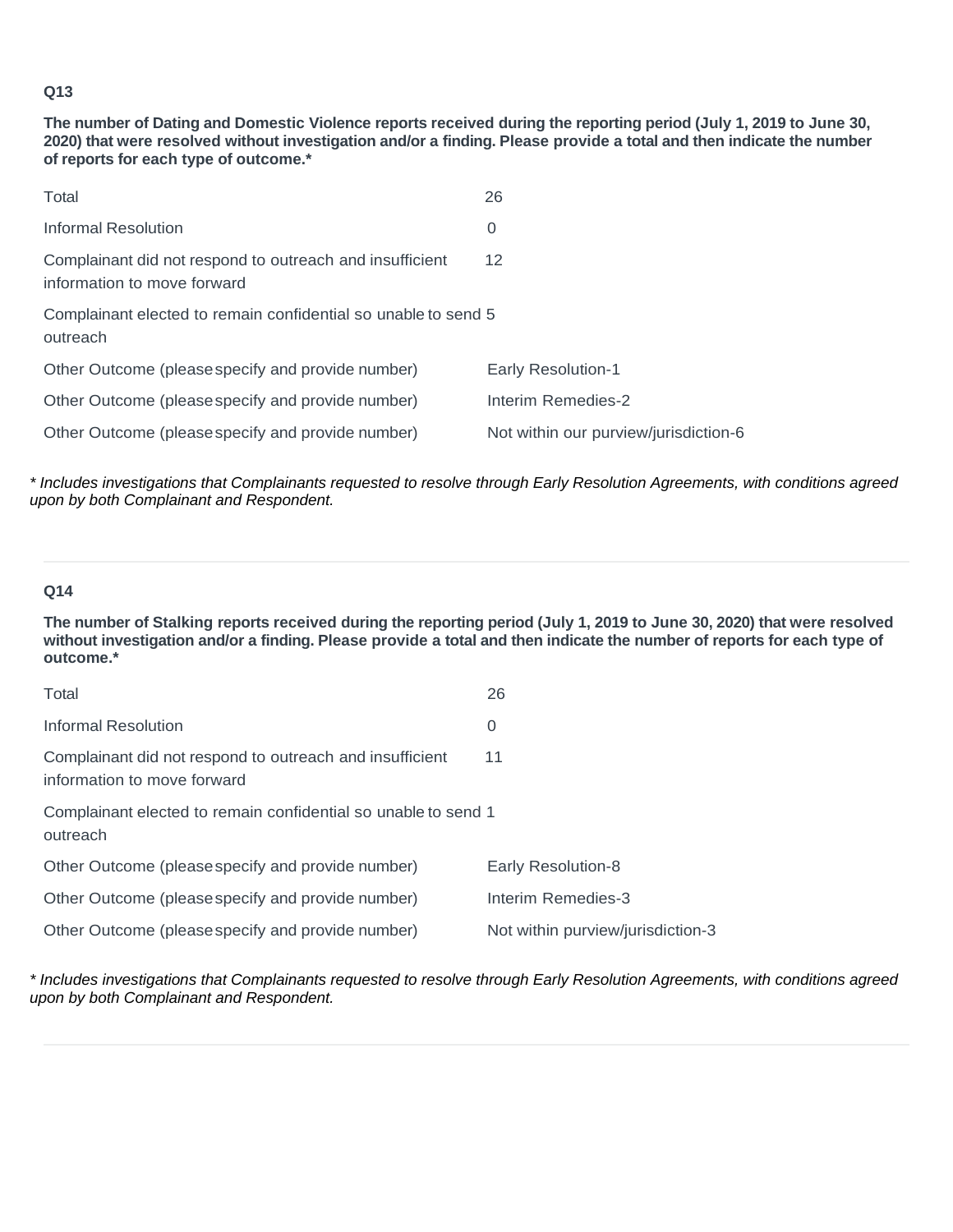**The number of Sexual Misconduct investigations during the reporting period (July 1, 2019 to June 30, 2020) in which the Respondent was held responsible. Please provide a total and then indicate the number of cases for each type of discipline. For combination forms of discipline (e.g., Suspension of less than one year and Educational Training) or forms of discipline not listed, please use the "Other" boxes and specify the form/s of discipline.\***

| Total                                     | 4                                                                           |
|-------------------------------------------|-----------------------------------------------------------------------------|
| Expulsion                                 | 0                                                                           |
| Suspension of one year or more            | 0                                                                           |
| Suspension of less than one year          | 0                                                                           |
| Disciplinary probation                    | $\overline{0}$                                                              |
| Termination of employment                 | $\overline{0}$                                                              |
| Suspension without pay                    | $\overline{0}$                                                              |
| Letter of reprimand                       | $\Omega$                                                                    |
| <b>Educational Training</b>               | 0                                                                           |
| Other (please specify and provide number) | Early Resolution Agreement-Educational Training,<br>No Contact Orders-2     |
| Other (please specify and provide number) | Suspension of 1 year, Early Resolution<br>Agreement, Educational Training-1 |
| Other (please specify and provide number) | Suspension of 1 year or more, No Contact Orders-1                           |
| Other (please specify and provide number) | N/A                                                                         |
| Other (please specify and provide number) | N/A                                                                         |
| Other (please specify and provide number) | N/A                                                                         |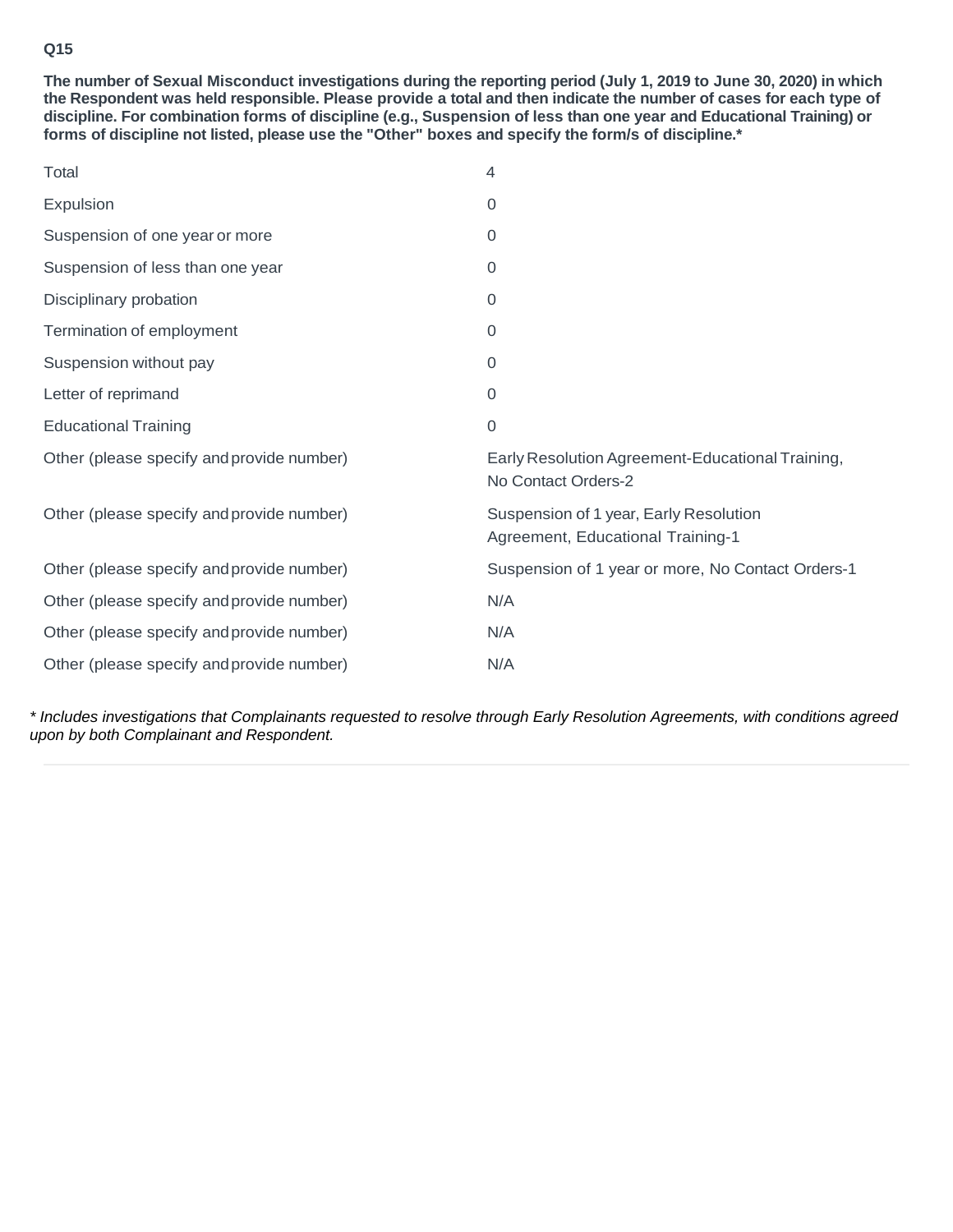**The number of Dating and Domestic Violence investigations during the reporting period (July 1, 2019 to June 30, 2020) in which the Respondent was held responsible. Please provide a total and then indicate the number of cases for each type of discipline. For combination forms of discipline (e.g., Suspension of less than one year and Educational Training) or forms of discipline not listed, please use the "Other" boxes and specify the form/s of discipline.\***

| Total                                     | $\overline{2}$                                    |
|-------------------------------------------|---------------------------------------------------|
| Expulsion                                 | 0                                                 |
| Suspension of one year or more            | $\overline{0}$                                    |
| Suspension of less than one year          | $\mathbf 0$                                       |
| Disciplinary probation                    | $\overline{0}$                                    |
| Termination of employment                 | $\overline{0}$                                    |
| Suspension without pay                    | $\Omega$                                          |
| Letter of reprimand                       | $\overline{0}$                                    |
| <b>Educational Training</b>               | $\mathbf 0$                                       |
| Other (please specify and provide number) | No Contact Orders, Voluntary Educational Leave-1  |
| Other (please specify and provide number) | Suspension of 1 year or more, No Contact Orders-1 |
| Other (please specify and provide number) | N/A                                               |
| Other (please specify and provide number) | N/A                                               |
| Other (please specify and provide number) | N/A                                               |
| Other (please specify and provide number) | N/A                                               |